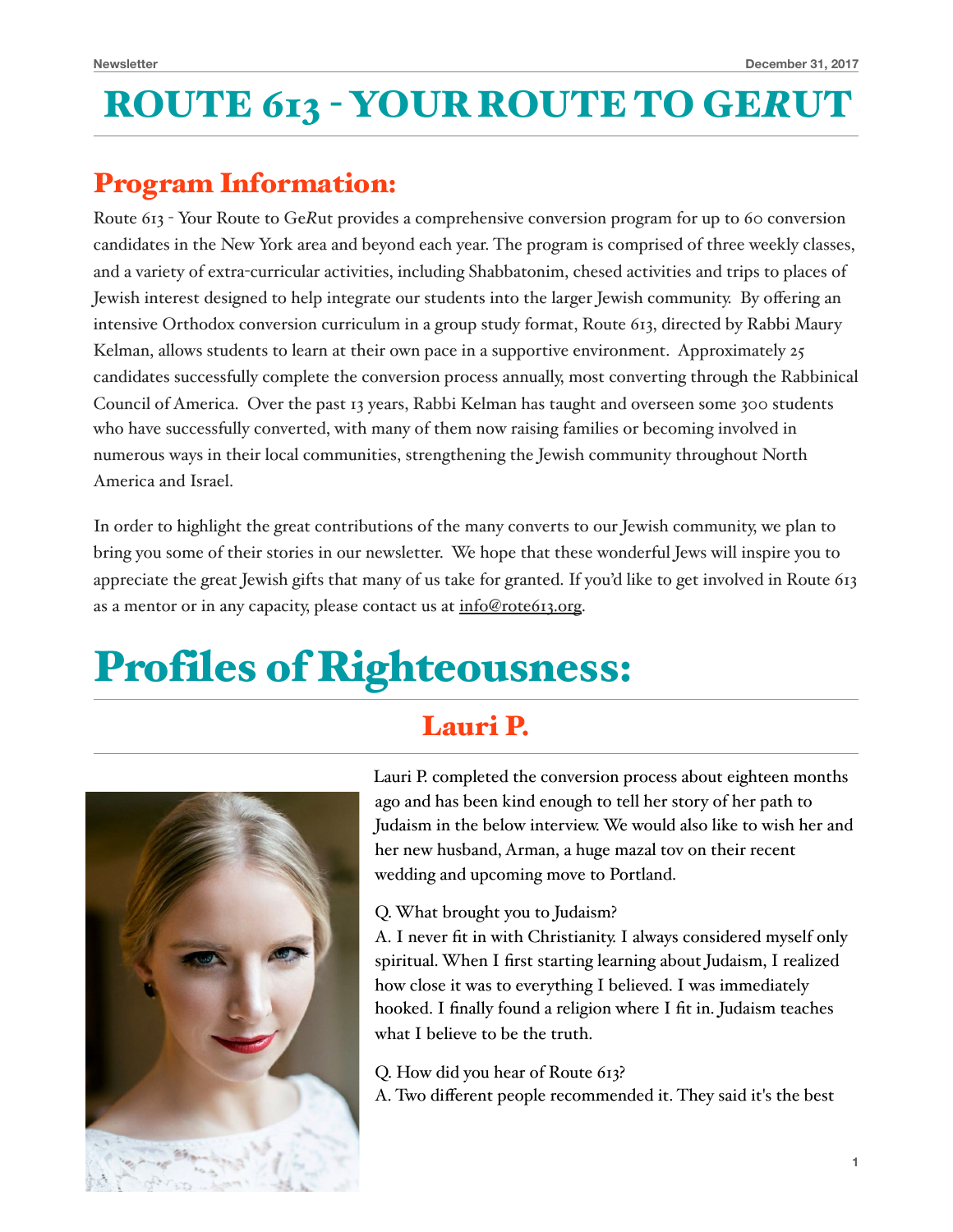**Newsletter** December 31, 2017

conversion program in the city, and they were right! Nothing prepared me better to be an observant Jew than that class.

Q. What was the hardest part of the process?

A. Learning all the laws in the beginning. At first, it seemed like a lot, but once I got used to it, it was enjoyable.

Q. What was the most enjoyable part of the process?

A. The mikveh and building a community.

Q. Did you find it difficult to assimilate into the community?

A. A little at first. I felt a little out of place and was always worried I was going to say or do something wrong, but that went away after time.

Q. In what ways are you involved in the community now?

A. Very involved. I am part of shul where I spend every Shabbat, and I also am taking a year-long weekly class called "The Fellowship Program" through MJE.

Q. Do you find that people treat you differently as a convert?

A. Sometime people will introduce me to others as a convert. I don't really like being introduced like that because I really feel that I've been Jewish all along. But, I know it doesn't come from a bad place; most are just astonished that I did an orthodox conversion.

## Jesse G.

Jesse G. converted to Judaism seven years ago in 2010 from the Route 613 program and also kindly agreed to share his story with you for the newsletter.

Q. What brought you to Judaism?

A. I was dating my wife at the time and realized that being Jewish was an important part of her life. So, I began to try to understand why, and she began to explore more as well. I was attracted to the history, the thought, and the logic. I think what sealed the deal for me was discovering the beauty of Shabbat. I thought it was the best thing ever, and not just because it was a day off but because the entire concept made perfect sense. I ended up converting, of course, and my wife moved from Conservative to Orthodox.

 $Q<sub>e</sub>$ How did the Route 613 program prepare you for Orthodox

A. I think it prepared me very well. It didn't teach me everything I needed to know, but it provided a great base and instilled in me the desire to learn more and to constantly improve.

Q. How did your family handle your conversion? A. It was very difficult for my mother. She took the decision as a rejection of her, which was not the case. Nevertheless, she has

"I love being